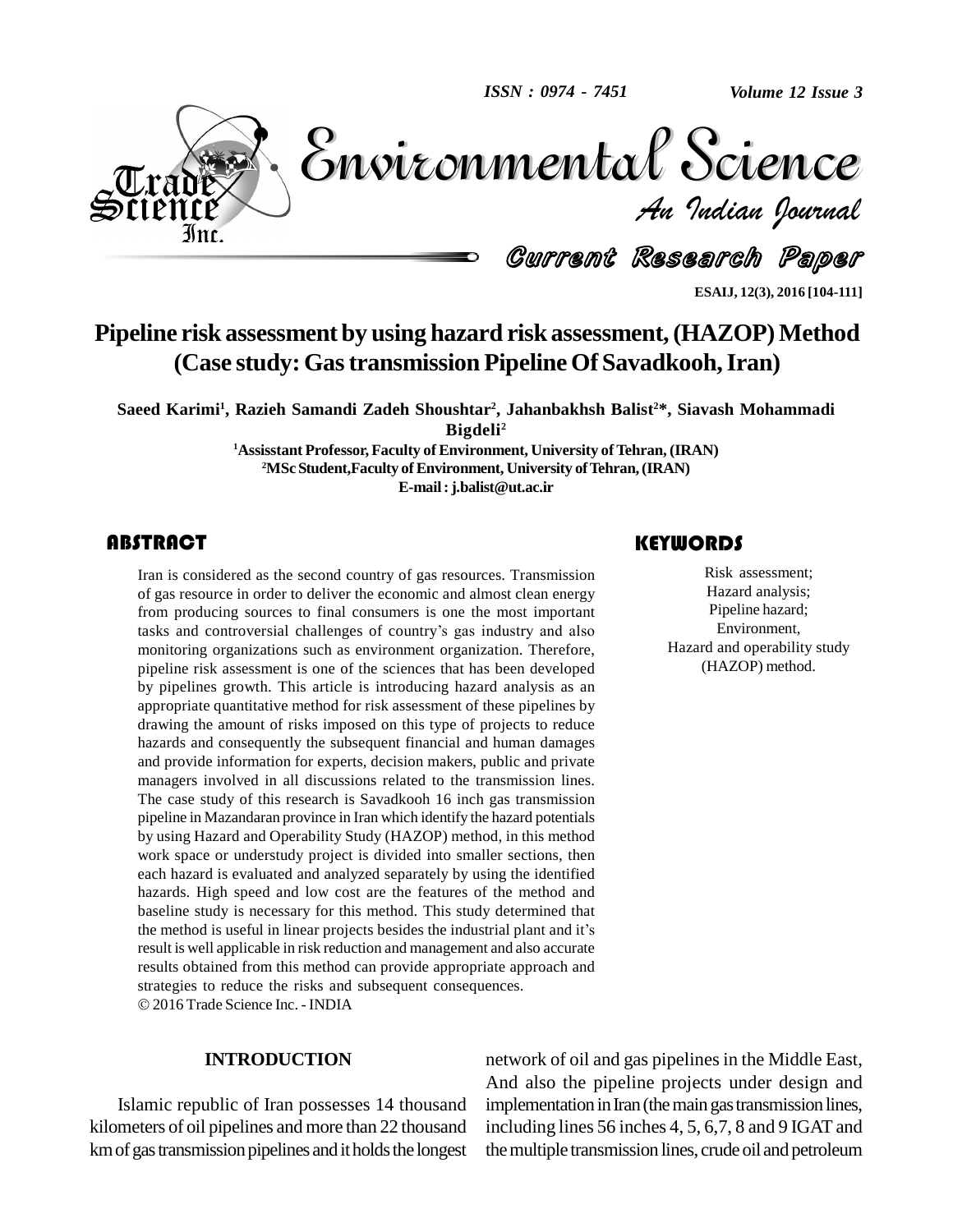O

# Current Research Paper

products) has made Islamic Republic of Iran as the most important country of pipe industry and pipeline projects in the Middle East and one of the important countries of the world.

Natural gas is one of the most important carrier of energy transfer<sup>[3,7,10,18]</sup>. In fact, considering all the issues asses which have been mentioned above, the important issue is transferring these energy resources to the domestic and foreign consumers. Clearly, the best and most economical method which has the least impact is the usage of pipelines. Historical records of accidents around aspects<br>the world show that a risk dimension approach is not enviror<br>appropriate if it only considers the human or ûnancial also env the world show that a risk dimension approach is not aspects, due to the complexity of the environmental, human and regulatory issues involved<sup>[4]</sup>.

Considering these issues, it should be said that in gastransferring to consumers, economical conditions, risk, hygienic, environmental, technical and other conditions are at least the main factors which are influential and each of them is the outcome of its subset of factors. Therefore any attempt to transfer the energy carries should be done in terms of above factors. A review on statistics of occurred accidents causes make the necessity of attention, investigation, evaluation, planning, management and monitoring of these pipelines clearer.Soriskmanagementisa criticalactivityformany process and facilities presenting technological risks, especially for transportation systems of dangerous substances, such as natural gas pipeline networks<sup>[16]</sup>. c

Due to the widespread and dangerousimpacts of the possible occurrence of any pipeline accident, It is essential to identify all the risks and potential hazards. Risk isidentified asthe consequences of a potential hazard or probability of its occurrence. In other words, risk isa processin which different techniques are used to study the probability of a risk and also itsimpacts, the consequences are presented based on the depth of studies and the its quantitative or qualitative phases. The process contains identifying probabilistic risks, predicting the location of occurrence, estimating the probability of occurrence and impact assessment (Judith, 1999). Hazard refers to the properties which have the potential of causing a disaster while risk is hazard probability and it's severity that can cause damage. When a pipeline has been assessed, in fact the hazard probability and its impacts in an exact section of the pipeline according to the environmental conditions are depicted in a precise moment **[14]**.

In this case it should be said that environmental risk assessment includes identifying the affected environment, time and spatial modeling of emissions and leakage, assessment of important ecologically components regarding environmental sensitivity, estimation of quantity of the risk compared with existing standards and identifying risk mitigative actions. (Torms, 2004) Accordingly, in addition to study and analysis various aspects of risk with full acknowledgement about the environment of the area, environmental sensitivity, and also environmental values are used in the risk analysis<sup>[14]</sup>.

Studies that have been done so far regarding energy transmission risk assessment conducted by a different approaches, and each of these methods emphasizes on a certain parameter in risk assessment. In the study that was done in Greece **[17]** fuzzymethod was used to rank the relative hazard of materials fire and chemical installations. In this stud, a rapid assessment approach with multiple criteria evaluation was used in order to enter different parameters in risk assessment.

In another study, Mr Astbury **[1]** studied characteristics and hazards of some fuels cleverly, in order to introduce a suitable alternative fuel, he studied all fuel characteristics including all fire hazard and explosion.

In a study titled as accident risk indicator, multiple criteria method was used by khan andAbbasi to rank industrial processhazard **[8]**.Inthisstudy,AHIindexwas introduced as a new system for a rapid and comprehensive assessment of the damages caused by chemical industry accidents. This index has also the ability to evaluate the impacts of accidents based on site characteristics and operational details.

an integrated framework for project feasibility analysis MrPasantaKumarDey **[9]** expressedina studytitled asAn integrated assessment model for cross-country pipelines that due to crossing the oil pipeline on land uses such as agricultural areas, residential areas, desert, beach, etc., these are environmental sensitive areas. In thisstudyvarious options are proposed by developing using theAHPmethod.

*I*<br>**I**<br>Indone by<br>Indian bound<br>Pudian bound *s* analysis<br>
ue of fire<br>
done by<br>
<u>s</u> leakage<br> **Science** another study titled as calculating the value of fire and explosion(F and EI) indicators has been done by other scientists to obtain criteria for measuring leakage

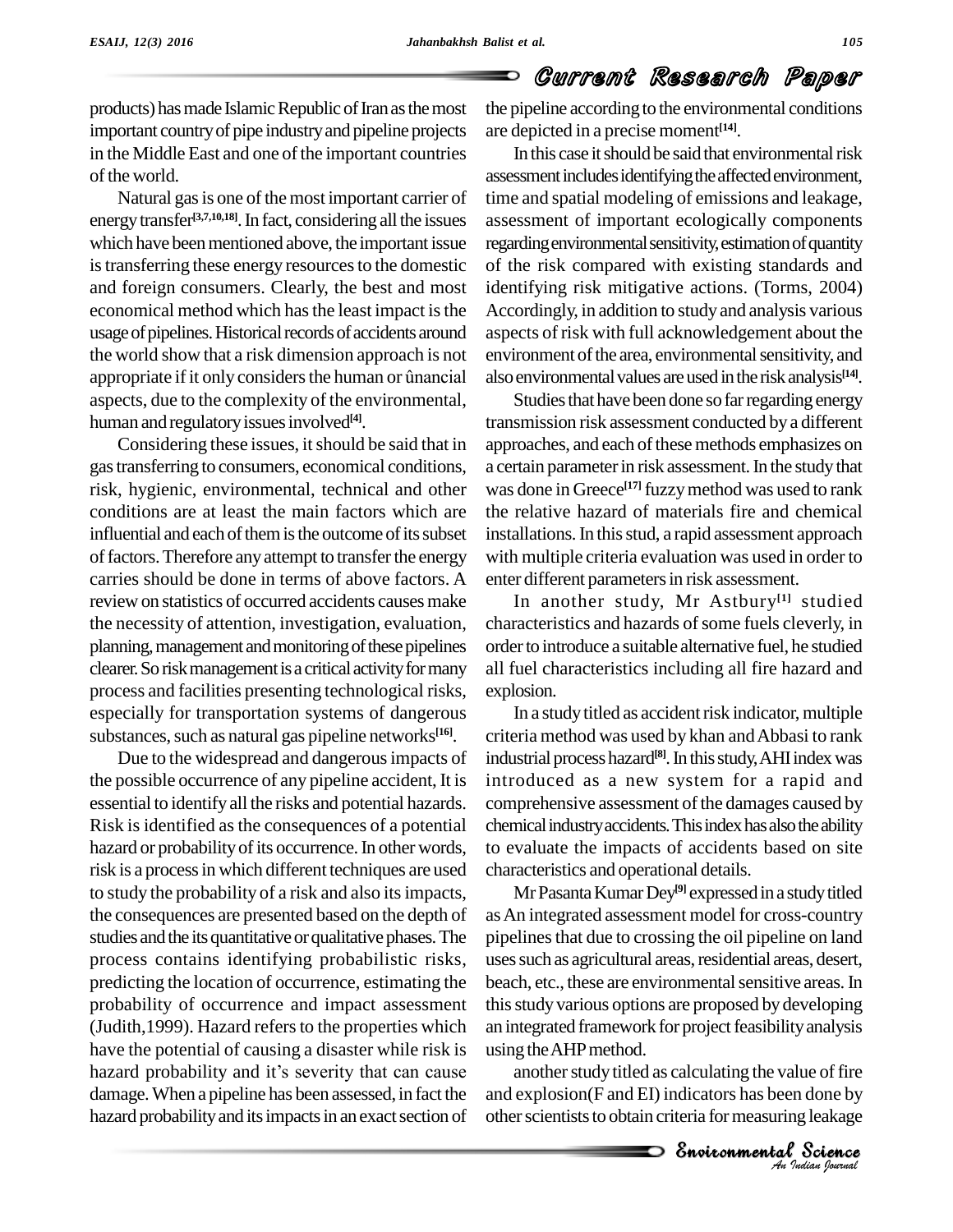# Current Research Paper

control<sup>[11]</sup>. This study discusses that the impact of aspl leakage control measures is not calculated in F and EI index and is trying to enter the impact somehow in the calculations. In another study titled Development of an inherent safety index based on fuzzy logic by<sup>[12]</sup>, it is also discussed that the inherent safety evaluation has been based on quality principles so far and now they have been able to find the quantitative evaluation of the criteria by using the fuzzy logic.

Two other scientists in a research titled Development of environmental consequence index (ECI) using fuzzy composite programming discuss that it is so difficult to estimate the environmental impacts of hazardous material in chemical industries due to diversity of hazards type and their impact, location and uncertainty in input information. In the opinion of these two scientists, environmental parameters do not exist in the available index, this is why the ETC has been entered by a new method **[13]**.

In Iran, half of the in research titled Risk assessment of petrochemical pipelines, scientists assessed the pipeline carrying the chlorine after studying 60 pipeline. In this risk assessment, they assessed the third party damage indicators, Incorrect operation, corrosion and design. Besides the available resources, the most important source of pipeline risk assessment is the valuable book by Mahlbuner **[14]** which is a comprehensive method, trying to assess the risk with considering all the influential parameters.

## **MATERIALSAND METHODS**

The case study of this research is Savadkooh 16 inch gas transmission pipeline in Mazandaran province in Iran which pass through the cities: savad kooh, zirab, shirgah and pole sefid and villages: sorkh kola, ghasem abad and zirab. The pipeline length is  $606+30$  Km and  $\bullet$ will transfer the gas through the Valley of Talar river from Caspian coastal areas to mountainous regions of Savadkooh in north to south direction.

4021500 and the end point coordinates of the pipeline  $\cdot$  Rand  $x = 682500$  and  $y=4002500$ . the pipeline passes Figure and to and in some other parts passes forests around Shirgah impact and cross the rivers Kasilian and Starting point coordinates are  $x=668500$  and  $y=$ are  $x= 682500$  and  $y=4002500$ . the pipeline passes along the firoozkooh road in some parts of the route and in some other parts passes forests around Shirgah and cross the rivers Kasilian and talar and also the main

asphalted road in 251+21 km.

In terms of geologythe pipeline has been placed in central zone of Alborz and large part of the rout passes acrossthe present era river and alluvial deposits and also oligo-miocene stone formations like upper red formation equivalent currency and Qom formation and continental series. These formations are formed mostly by marl, sandstone and continental conglomerates.

Also due to placing the caste study route in mountainous climate, the permanent rivers which can erosion phenomenon in mountainsides are found (such as Talar river, kasilian, cherat and etc) according to the presented content above, the case study region has low to moderate landslide potential.

According to the geological situation of the area, corrosion fault has a great expansion in the region. On the other side, the topographical situation of the region except at the primary parts and at the end of the route is mountainous and steep. It seems that the main factor that can cause slope rupture is earthquake factor that causes stimulated ruptures induced by earthquake have the possibility of occurrence in the region.

#### **Methods**

#### **Hazard analysis method**

Hazard analysis is a simple, useful ad rapid application which is usually used to identify potential hazard by using HAZOP method. In this method, workspace and understudy project is divided into smaller sections and then by using the identified hazard to assess any hazard separately. High speed and low cost are special features of this method and basic studies are essential components of this method.

In hazard analysis, following processes are<br>performed respectively: performed respectively:

- Obtaining details about processes and project scope
- Hazard and damage potentials Identification (hazard identification)
- Determination of risk level and prioritizing the corrective actions to mitigate the risk  $\bullet$
- Documentation and preparing risk assessment table
- Review and updating risk assessment results

Finally in order to avoid repetition of similar cases and to simplify the report, cases with same negative impacts or damage and also control actions, are concentrated in a row. Then, risk level as Risk

*Indian Journal*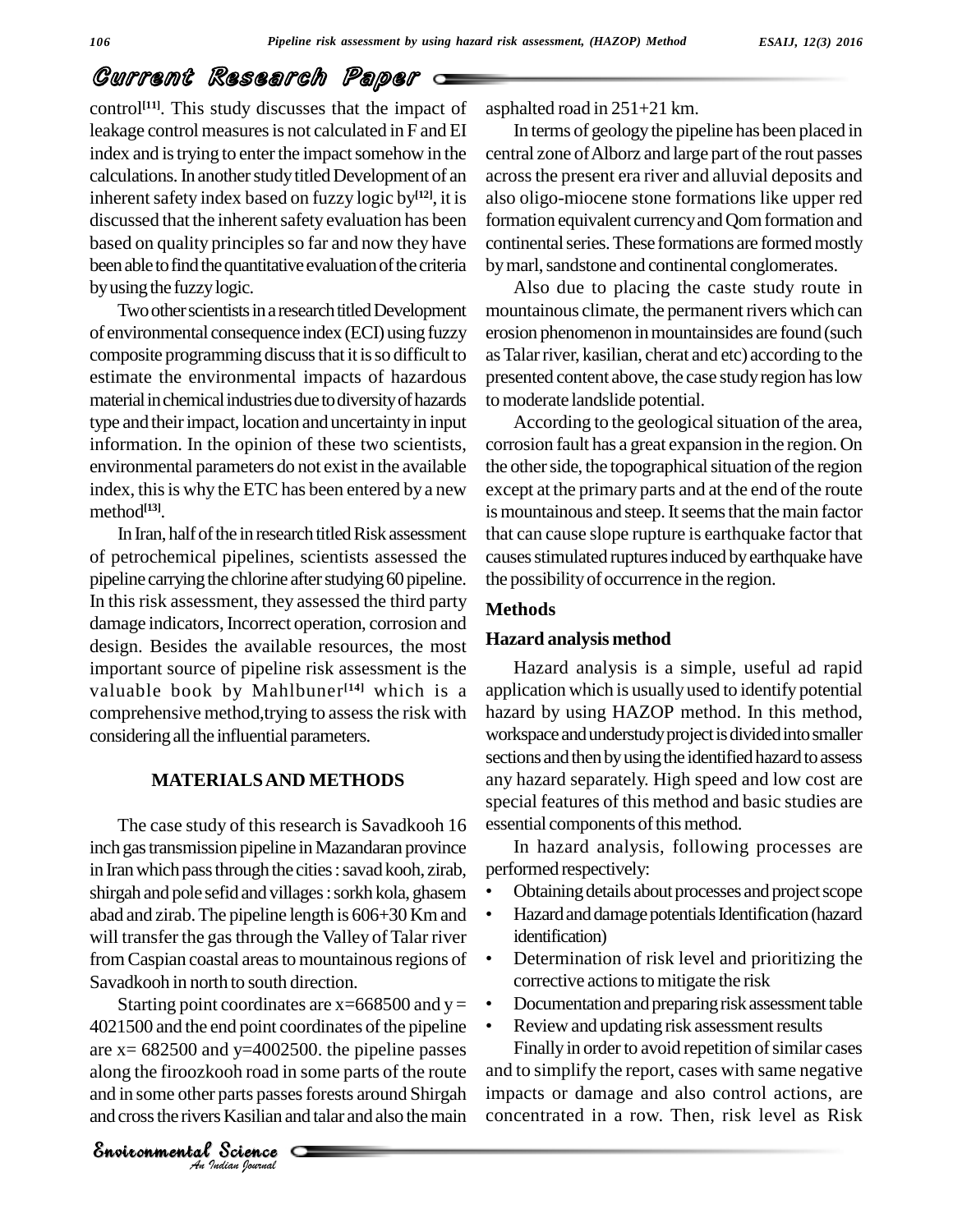Precedence number or RPN is determined and the results should be assessed. To determine risk level or Risk Priority Number (RPN)(Bluvband, Grabov, Nakar, 2004) risk matrix has been used considering the **Rapic** following four factors:

- Intensity and severity of harmful impacts are shown<br>by A (low), B (middle) and C (high).
- Extentofharmfulimpactswhichisshownby1(local expansion and limited) and 2 (Expansion in total<br>work area or operational workshop)
- Probability of hazardous accident occurrence which is shown by a (too improbable), b (improbable)  $\frac{\text{are}}{\text{num}}$
- Stability and durability of hazardous accident which is shown by 1 (Short term and Transient) and 2 (Continuous andLong term)

Then, for facilitating the expression of risk precedence number In matrix, the lowest risk is given number 1 and by increasing the risk, the level will reach the highest risk umber which is 14. In fact, this matrix model is a modified version of the same general risk assessment procedure which estimates the risk level by intensity and repetition but according to environmental mitigations. It's just sufficient to monitor the activities impact complexity and in order to increase the accuracy, two factors are used which are impact severity and extent. This environmental risk assessment method is one of the methods which isused widely specially in northAmerican countries.

# Current Research Paper **RESULTSAND DISCOSSION**

# **Environmental risk assessment of the project using Rapid HazardAnalysis**

In risk assessment studies of Savadkooh gas transmission project, the HAZOP method has been used in order to identify potential hazards. In this method, work environment or the case study project has been divided into smaller parts.

Then in each section (Node), different parameters are chosen to determine risk level or risk precedence number (RPN), the risk matrix is used regarding four criteria that have been mentioned above. TABLE 1 presents the proposed criteria for determining the risk precedence number with the rating of the project.

After calculating risk precedence number, risk levels were classified as follows:

# **1-4 RPN**

1-4 RPN indicates that the risk level is negligible. Potentially hazardous factors that have this rate of risk<br>do not require the risk control actions and risk<br>mitigations. It's just sufficient to monitor the activities do not require the risk control actions and risk and processes to take proper actions in case conditions change and risk increase to higher levels.

For example, risk due to welding heat impact on increasing the temperature and the harmful impact on the ecosystem is A1-aI which means  $RPN = 1$  and

| <b>Criterion</b>                  | rating                            |                          |                                                |  |  |  |  |
|-----------------------------------|-----------------------------------|--------------------------|------------------------------------------------|--|--|--|--|
|                                   | A                                 | B                        | $\mathcal{C}$                                  |  |  |  |  |
| Severity of harmful impact        | <b>Slightly Harmful</b>           | Medium                   | Extremely Harmful (environmental<br>accidents) |  |  |  |  |
|                                   | 1                                 | 2                        |                                                |  |  |  |  |
| Extent of harmful impact          | Operational and<br>immediate area | Local and Direct area    |                                                |  |  |  |  |
| Probability of hazardous accident | a                                 | b                        | $\mathsf{C}$                                   |  |  |  |  |
| occurrence                        | too Improbable                    | Improbable               | Probable                                       |  |  |  |  |
|                                   | I                                 |                          | $\mathbf{I}$                                   |  |  |  |  |
| Durability of hazardous accident  | Short term and Transient          | Continuous and Long term |                                                |  |  |  |  |
|                                   |                                   |                          | Environmental Science                          |  |  |  |  |

**TABLE 1 : Parameters and Risk Precedence number determination rating**

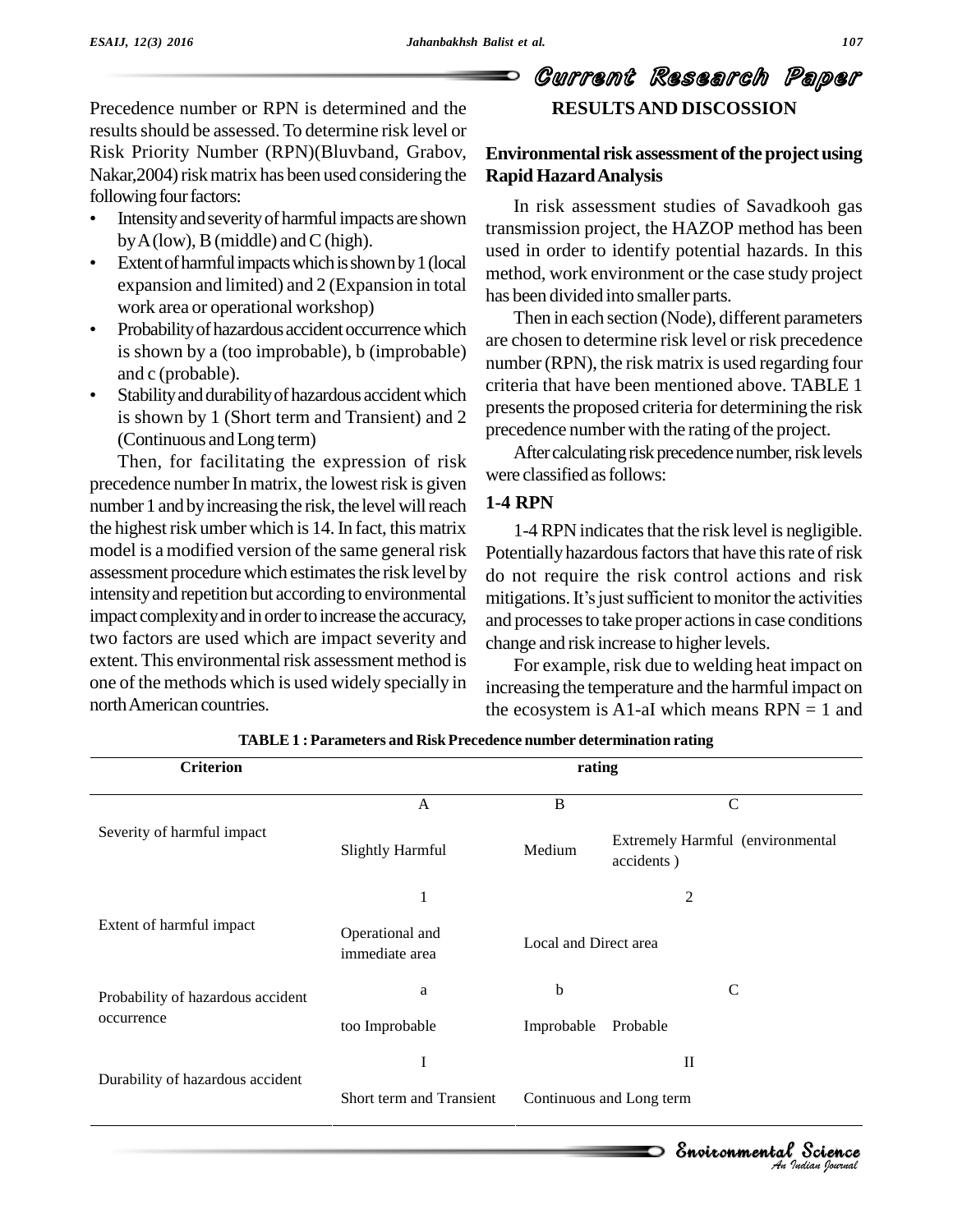# Current Research Paper

does not require control actions. Obviously, this risk simply describes warm weather risk and radiation risk on human or risk of fire due to welding has been investigated separately.

### **5-7 RPN**

5-7 RPN Indicates low risk. The risk level is acceptable and corrective actions are not necessarybut it is recommended to investigate these risks after assessing the high and medium risks and also having the resources such as time, budget and etc due to mitigate the probable damages. For example the risk due to smoke by welding pipeline is in this group of risk because of performing the welding out door but if welding is performed in closed space, the risk rate was higher.

## **8-10 RPN**

8-10 RPN Indicates moderate risk. Activities that have these levels of risk may be continued but with additional control actions such as putting the special controller, preparation and implementation of specific guidelines orslowing down the work should take care of the situation and prevent accidents.

The risk control actions should be in such a way that mitigates the risk to the lowest level but it's not necessary to stop the project. For example, risks due to traffic noise, welding machines and staff auditory problems are classified in this group and can be controlled by using the Ear Plug  $&$  Ear Muff for Welding

and Welding assistants and also by avoiding night work in the vicinity of residential areas so the risk rate will be negligible.

#### **11-14 RPN**

11-14RPNIndicates high risk.The activities with this risk rate can not be started unless to mitigate the risk to the accepted level with appropriate control actions. Starting and continuing the project at this risk rate is illegal. Risk due to pipeline leakage during operation, fire caused by welding, presence of flammable materials near the point of welding, risks resulting fromcollisionwith other oil and gas pipelines due to lack of adequate information are in this group. However in cases where there is a legal requirement, such as crossing the environmental protected areas, relevant risk regardless of the RPN, is considered as high risk and adequate actions should be taken before the project starts in order to assure the legal authorities, inspectors and relevant organizations supervisors.

In the next step, hazard intensity can be integrated with hazard probability and a rapid risk assessment can be done by calculating risk precedence number in order to determine the accident relative risk. TABLE 2 which is the risk assessment matrix was used to determine the risk precedence number.

The purpose of this matrix is helping the experts and managers in hazard prioritizing in order to correct them. Risk classification is based on its severity and

| <b>Severity of harmful</b><br>impacts | <b>Extent rate of harmuful</b> | (a-b-c) Probability of hazardous disaster<br>(I to II) Durability of hazardous disaster Rate |                |             |                |             |              |  |  |
|---------------------------------------|--------------------------------|----------------------------------------------------------------------------------------------|----------------|-------------|----------------|-------------|--------------|--|--|
| $(A-B-C)$                             | impacts $(1-2)$                | $\mathbf a$                                                                                  |                | $\mathbf b$ |                | $\mathbf C$ |              |  |  |
|                                       |                                | $\bf{I}$                                                                                     | $\mathbf{I}$   | $\mathbf I$ | $\mathbf{I}$   | $\mathbf I$ | $\mathbf{I}$ |  |  |
| A                                     | 1, 2                           |                                                                                              | $\mathfrak{2}$ | 3           | $\overline{4}$ | 5           | 6            |  |  |
|                                       | $\mathbf{1}$                   | 3                                                                                            | $\overline{4}$ | 5           | 6              | 7           | $\,8\,$      |  |  |
| B                                     | $\overline{c}$                 | 5                                                                                            | 6              | 7           | $8\,$          | 9           | 10           |  |  |
|                                       | $\mathbf{1}$                   | $\tau$                                                                                       | $\,8$          | 9           | 10             | 11          | 12           |  |  |
| $\mathbf C$                           | $\overline{2}$                 | 9                                                                                            | 10             | 11          | 12             | 13          | 14           |  |  |

**TABLE 2 : Risk assessment matrix in order to determine the risk precedence number**

*Indian Journal*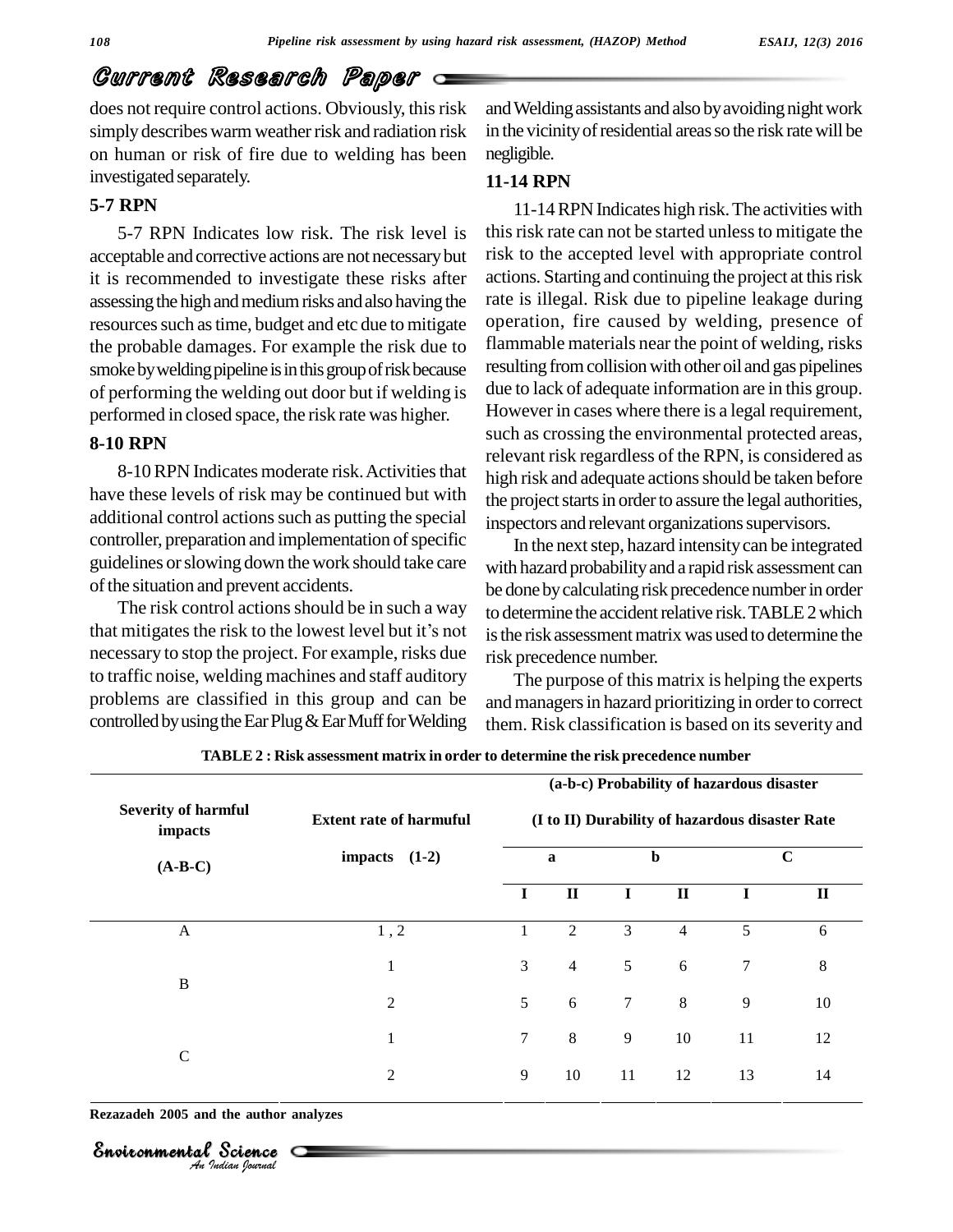#### Current Research Paper D

| TABLE 3 : Risk management decision-making criteria based on risk precedence number |  |
|------------------------------------------------------------------------------------|--|
|                                                                                    |  |

| Risk management decision-making perspective                                                                                   | <b>RPN</b> | <b>Risk</b><br><b>Levels</b> |  |
|-------------------------------------------------------------------------------------------------------------------------------|------------|------------------------------|--|
| Accepted without revision                                                                                                     |            |                              |  |
| Control actions are not required. The process should be monitored to provide appropriate responses<br>in changing conditions. | $1 - 4$    | Very low                     |  |
| Accepted with management revision                                                                                             |            |                              |  |
| Control actions are recommended, but activities can be continued                                                              | $5 - 7$    | Low                          |  |
| Undesirable, senior management decided in order to accept or reject the risk                                                  | $8-10$     | Medium                       |  |
| activities can be continued if the control actions be doubled to mitigate the risk to the lowest level                        |            |                              |  |

#### **TABLE 4-12 : Environmental risk assessmentí<sup>s</sup> results of gas pipeline using hazard analysis method**

| Risk rate after safeguards |                                                      |                                                |                          | responsible              | Safeguard                                                                           |            | <b>Risk before safeguards</b>               |                                                |                                                                                       |                                                              |                                      |              |
|----------------------------|------------------------------------------------------|------------------------------------------------|--------------------------|--------------------------|-------------------------------------------------------------------------------------|------------|---------------------------------------------|------------------------------------------------|---------------------------------------------------------------------------------------|--------------------------------------------------------------|--------------------------------------|--------------|
| <b>RPN</b>                 | <b>Probability</b><br>$\pmb{\&}$<br><b>Stability</b> | <b>Severity</b><br>$\pmb{\&}$<br><b>Sprawl</b> | schedule                 |                          |                                                                                     | <b>RPN</b> | <b>Probability</b><br>&<br><b>Stability</b> | <b>Severity</b><br>$\pmb{\&}$<br><b>Sprawl</b> | Consequence                                                                           | Cause                                                        | Diversion,<br>hazard or<br>incident  | Row          |
| 9                          | C I                                                  | B2                                             | Before<br>design         | Employer -<br>Consultant | Routing of<br>lands with<br>low<br>vegetation<br>density                            |            |                                             |                                                |                                                                                       |                                                              |                                      |              |
|                            |                                                      |                                                | Design &<br>Construction | Employer -<br>Contractor | Prevention<br>of<br>unnecessary<br>removal<br>(removal<br>minimum)                  | 14         | $\mathrm{C}\:\textsc{ii}$                   | C2                                             | Elimination of<br>land<br>vegetations &<br>soil erosion<br>increasing                 | Route<br>preparation                                         | Removal&<br>degradation<br>of Ranges | $\mathbf{1}$ |
|                            |                                                      |                                                | After design             | Employer -<br>Contractor | Replacing<br>removed<br>vegetation<br>with<br>appropriate<br>vegetation             |            |                                             |                                                |                                                                                       |                                                              |                                      |              |
| 10                         | b II                                                 | C1                                             | design                   | Consultant               | Reduction<br>of ROW &<br>increasing<br>of pipeline<br>diameter<br>crossing<br>farms | 14         | $\mathrm{C}\:\textsc{ii}$                   | C2                                             | Removal of<br>vegetation,<br>soil erosion<br>increasing<br>&public<br>dissatisfaction | Right of<br>way<br>(ROW)<br>level,<br>leakage<br>probability | Agricultural<br>land<br>degradation  | 2            |

probability. Occurrence maybe at a high risk level but its intensity can be low. For example, minor leakage of fuel from machinery in outdoor can be placed in this categorybut the hazards with verylow probabilityand high intensity also exist, such as pipe explosion that such risks should be examined separately. Colors used in this table simply present the risk management decisionmaking view which will be explained more in TABLE 3.

Now by using the mentioned instances and other nd other<br>result of<br>sgiven in<br>e options<br>**Science** studies in risk assessment, the risk analysis result of Savad kuh gas transmission pipeline project is given in TABLE 4.

Of course, listing all or even a majority of the options

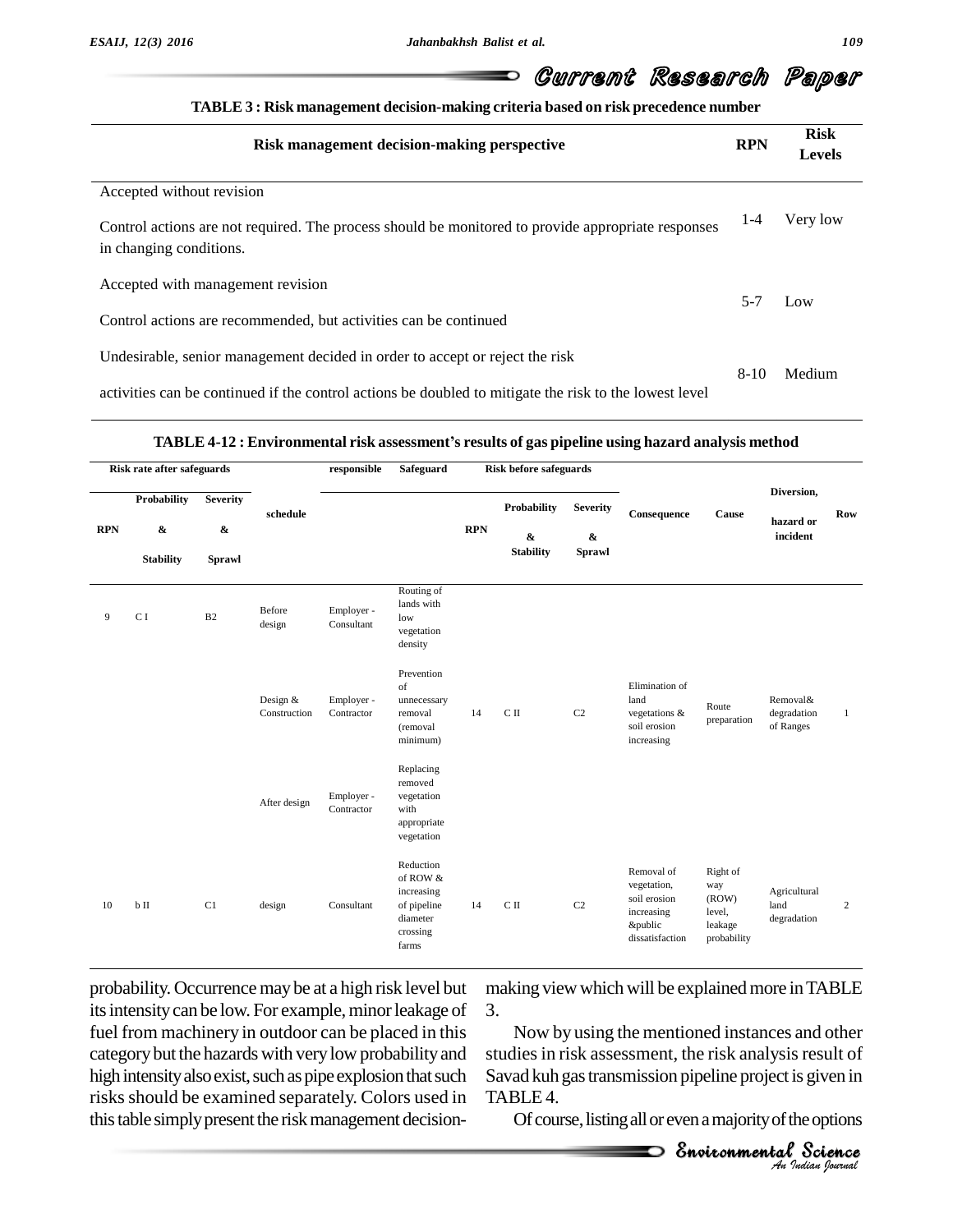# Current Research Paper

related to potential hazards is really difficult. To mention the maximum details in addition to the technical specifications of the project in risk analysis studies, the typical safety check list of industries and large facilities or other similar check lists are used. The purpose of using the check lists, is simply finding the problem sets which are needed in hazard analysis. The Check list can help to identify hazards and hazard resources in risk analysis and assessment.

# **CONCLUSION**

In conclusion and by using risk management decision criteria based on risk precedence number which was mentioned in TABLE 3, it is necessary to mention these cases:

As it can be seen, all hazards leading human damage and fire, in any point of view in risk management is unacceptable which represents high risk of these hazards. In case of such hazards, stopping the process environment protection, 86, 397–414 (2008). and rapid reformis essential.

All presented recommendations to control hazards should be having this ability to reach the acceptable minimum level of risk index by management review.

Risk management decisions based on risk indicators, even after the presented recommendations, usually has not been assessed at acceptable levels without management review. Unless due to technical characteristics of the route, risk of occurrence be improbable. This issue indicates the importance of risk management monitoring and the necessity to predict some appliances to prevent of reoccurring the hazard.

A part of the assessment results are presented in following table :

All involved people in pipeline management in all sectors are responsible for risk mitigation and each one has a unique role.

- Pipeline risk management and assessment is growing rapidly in order that not only the risk assessment rapidly in order that not only the risk assessment<br>methods are developing but also this growth is in a  $\overline{B}$   $\overline{B}$   $\overline{B}$   $\overline{B}$   $\overline{B}$   $\overline{B}$   $\overline{B}$   $\overline{B}$   $\overline{B}$   $\overline{B}$   $\overline{B}$   $\overline{B}$   $\overline{B}$  way that all the users utilize the given methods.
- The used methods ensures that if the pipeline is at<br>the standard level or not and whether the methods<br>and measures mitigate the pipeline hazard to the [9]<br>standard level or not.<br>quantifying the risk by using the mentioned the standard level or not and whether the methods and measures mitigate the pipeline hazard to the standard level or not.
- 

*Indian Journal*

solves one of the perennial problems in the assessment which is qualitative assessments and lack of abilityto share the quantitative assessments

- The method was quantitative and spatial so in expressing the standard deviation, disaster, cause, impact, and other cases, the places of the risk can be easilyidentified
- Combination of this method with other methods such as scoring system, FMEA, WHAT IF, can present a more complete version of risk assessment.
- expressing the risk under the classification or the presented standard in this report can be evaluated as a basis of assessment and hasthe capability for the evaluator to perform changes according to his opinion under the limitation of the numbers.

# **REFERENCES**

- **[1]** G.R.Astbury;Areview of the properties and hazards of some alternative fuels, process safety and G.R. Astbury; A review of the properties and hazards<br>of some alternative fuels, process safety and<br>environment protection, **86**, 397–414 (2008).
- **[2]** Z.Bluvband, P.Grabov, O.Nakar; Expanded FMEA (EFMEA). R2eliability and maintainability<br>symposium, 2004. Annual, Piscataway: Institute of<br>Electrical and Electronics Engineers Inc; 31–6 symposium, 2004.Annual, Piscataway: Institute of **(2004)**.
- **[3]** BP statistical review of world energy, BP, London, UK; 2002. Available from: <http://www.bp.com/> centres/energy2002. See also <http://> [www.bpgaseconomy.com](http://www.bpgaseconomy.com) for more detailed discussions and information.
- **[4]** A.J.Brito, A.T.Almeida; Multi-attribute risk assessment for risk ranking of natural gas pipelines. Reliability Engineering and System Safety, **(2008)**.
- **[5]** N.Demers, Michael; Fundamental of Geographic Information Systems, Publisher: Wily third Edition, **(2005)**.
- **[6]** Jabari, mosa et al; Risk assessment of petrochemical pipelines, industrial engineering hournal, **43(1)**,13-23 **(2010)**.
- [7] Jonathan Stern, UK gas security: time to get serious, hournal, **43**(1),13-23 (**2010**).<br>Jonathan Stern, UK gas security: time to get s<br>Energy Policy, **32**, 1967–1979 (**2004**).
- **[8]** F.I.Khan, S.A.Abbasi; ACCIDENT HAZARD INDEX: A Multi-attribute Method for Process Industry Hazard Rating, Trans IChemE, Part B., **75**, **(1997)**.
- quantifying the risk by using the mentioned method Impact Assessment Review, 22, 703-721 (2002). **[9]** Kumar Dey, Prasanta; An integrated assessment model for cross-country pipelines, Environmental Impact Assessment Review, 22, 703–721 (2002). model for cross-country pipelines, Environmental